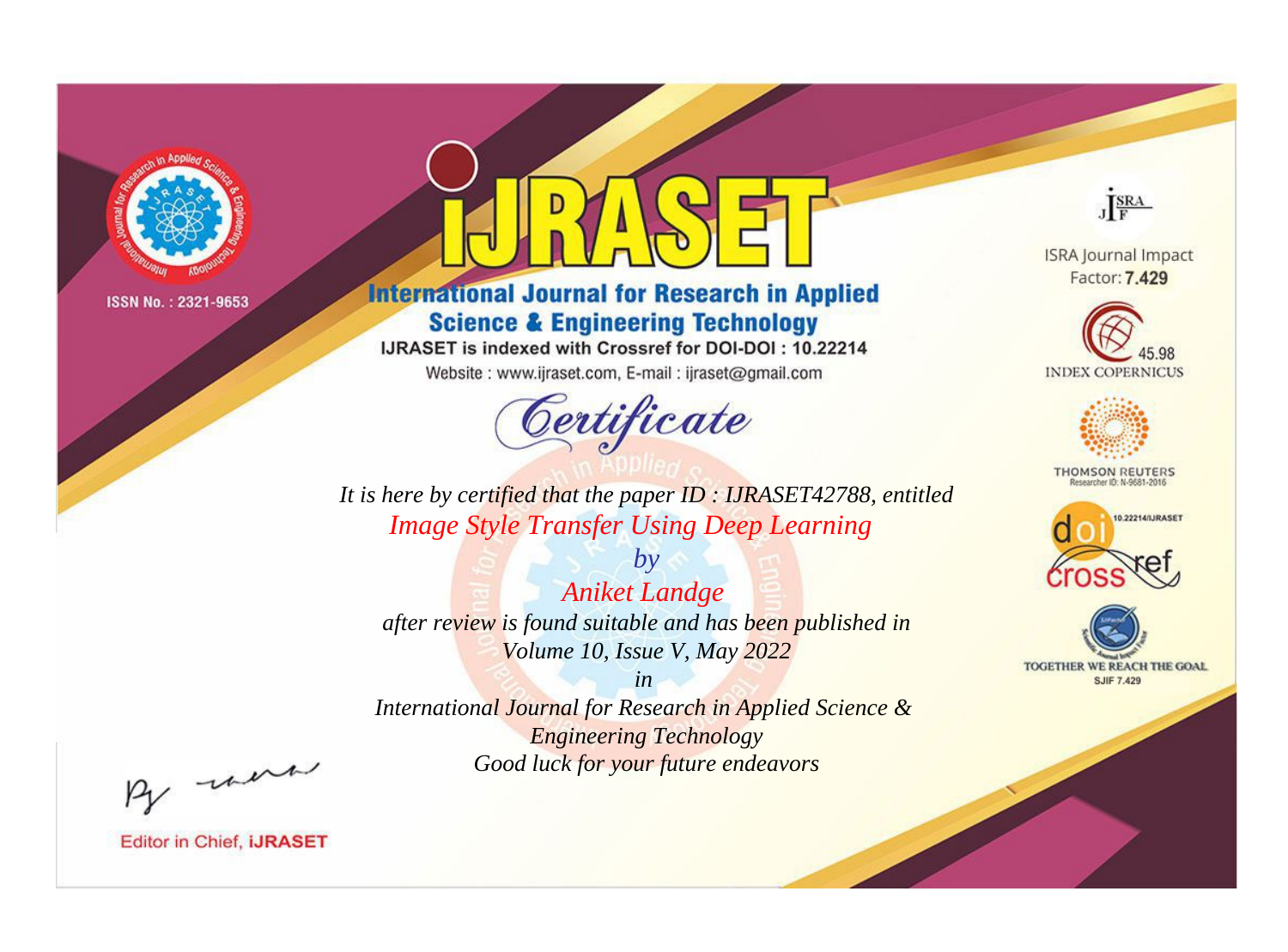

# **International Journal for Research in Applied Science & Engineering Technology**

IJRASET is indexed with Crossref for DOI-DOI: 10.22214

Website: www.ijraset.com, E-mail: ijraset@gmail.com



**ISRA Journal Impact** Factor: 7.429

JERA

**INDEX COPERNICUS** 



**THOMSON REUTERS** 



TOGETHER WE REACH THE GOAL **SJIF 7.429** 

*It is here by certified that the paper ID : IJRASET42788, entitled Image Style Transfer Using Deep Learning*

*by Sakshi Avhad after review is found suitable and has been published in Volume 10, Issue V, May 2022*

*in* 

*International Journal for Research in Applied Science & Engineering Technology Good luck for your future endeavors*

By morn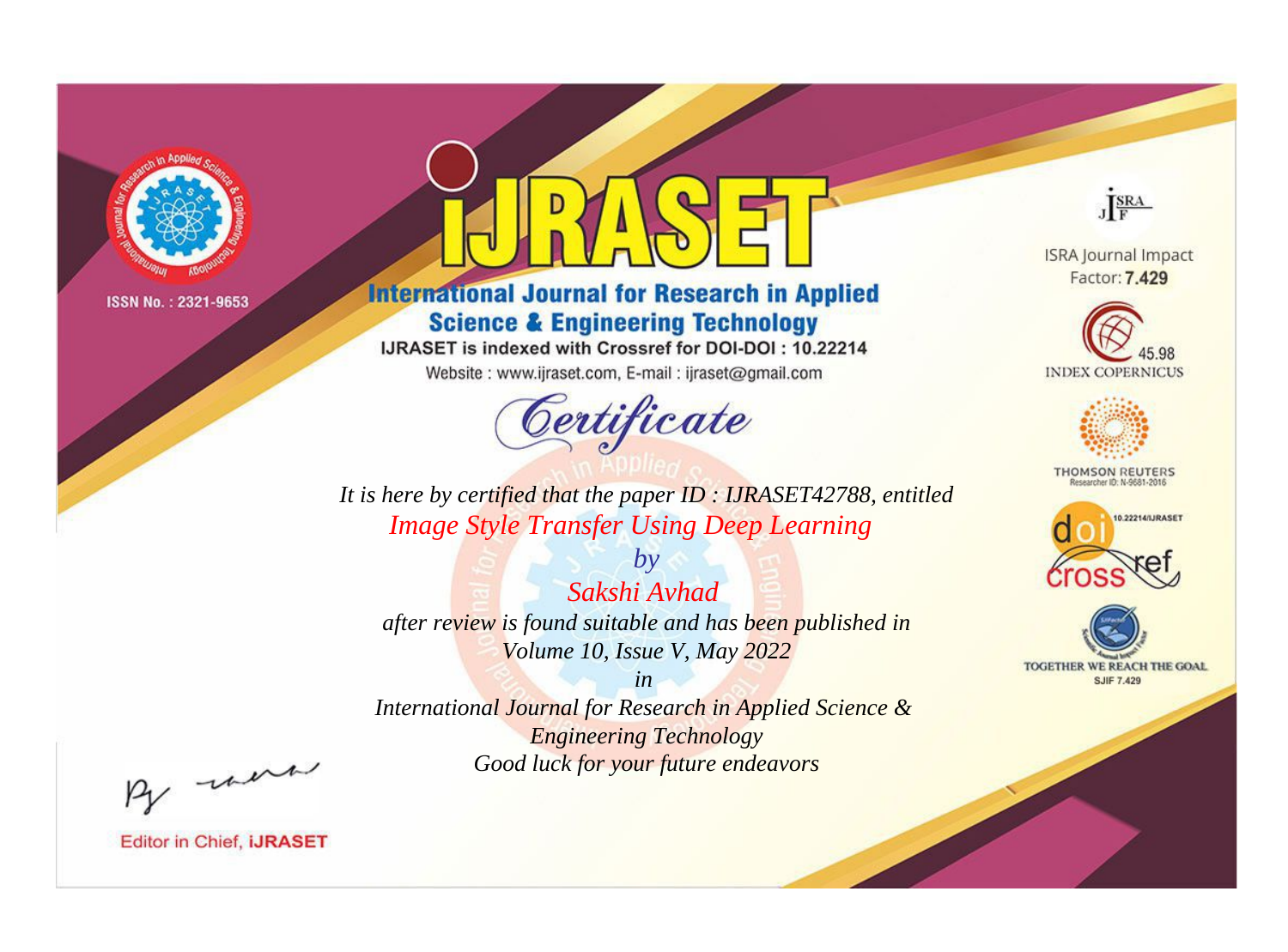

# **International Journal for Research in Applied Science & Engineering Technology**

IJRASET is indexed with Crossref for DOI-DOI: 10.22214

Website: www.ijraset.com, E-mail: ijraset@gmail.com



**ISRA Journal Impact** 

JERA

Factor: 7.429





**THOMSON REUTERS** 



TOGETHER WE REACH THE GOAL **SJIF 7.429** 

*It is here by certified that the paper ID : IJRASET42788, entitled Image Style Transfer Using Deep Learning*

*by Pratiksha Patil after review is found suitable and has been published in Volume 10, Issue V, May 2022*

*in* 

*International Journal for Research in Applied Science & Engineering Technology Good luck for your future endeavors*

By morn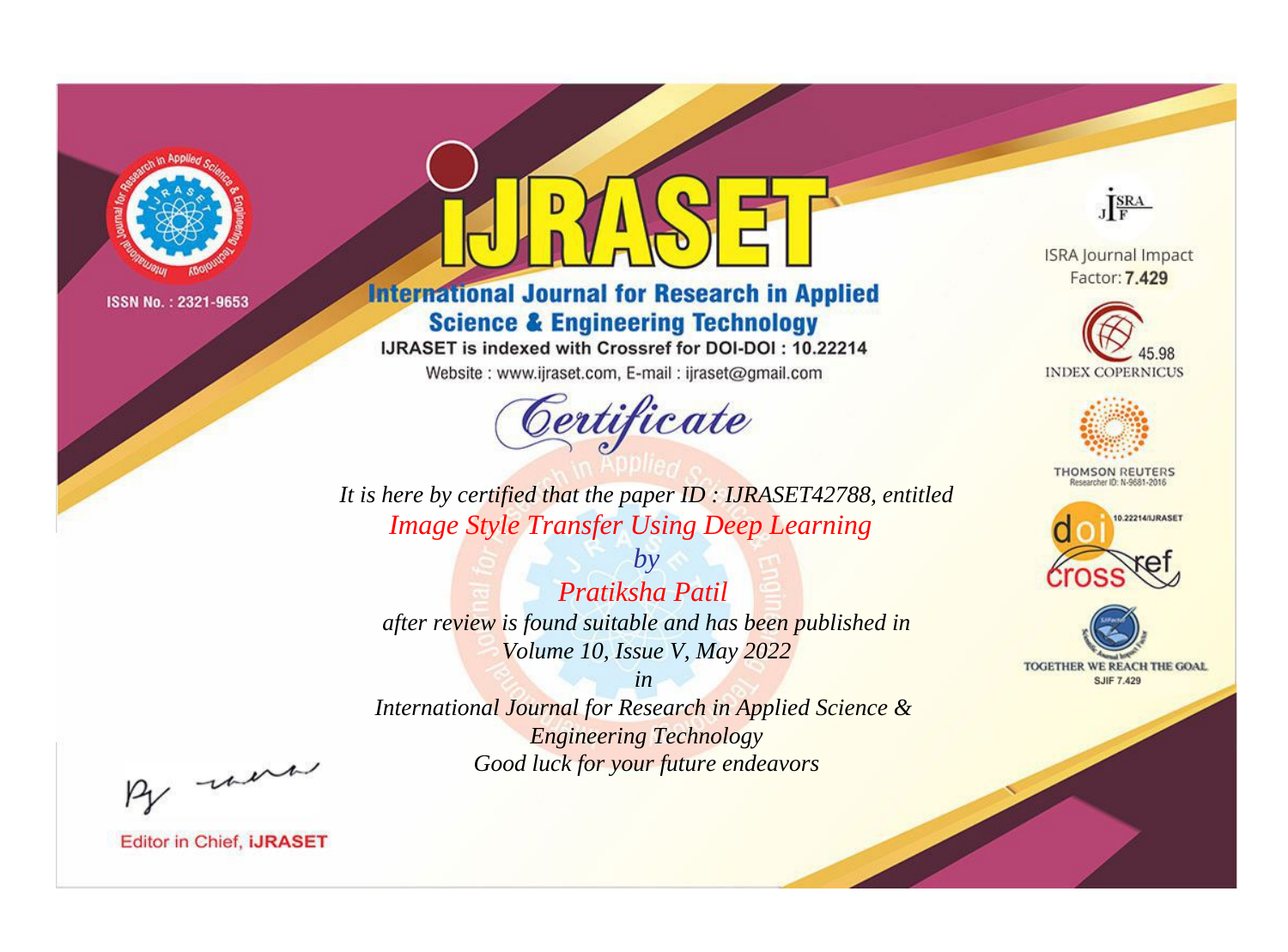

# **International Journal for Research in Applied Science & Engineering Technology**

IJRASET is indexed with Crossref for DOI-DOI: 10.22214

Website: www.ijraset.com, E-mail: ijraset@gmail.com



JERA **ISRA Journal Impact** 

Factor: 7.429





**THOMSON REUTERS** 



TOGETHER WE REACH THE GOAL **SJIF 7.429** 

*It is here by certified that the paper ID : IJRASET42788, entitled Image Style Transfer Using Deep Learning*

*by Tanvi Dube after review is found suitable and has been published in Volume 10, Issue V, May 2022*

*in* 

*International Journal for Research in Applied Science & Engineering Technology Good luck for your future endeavors*

By morn